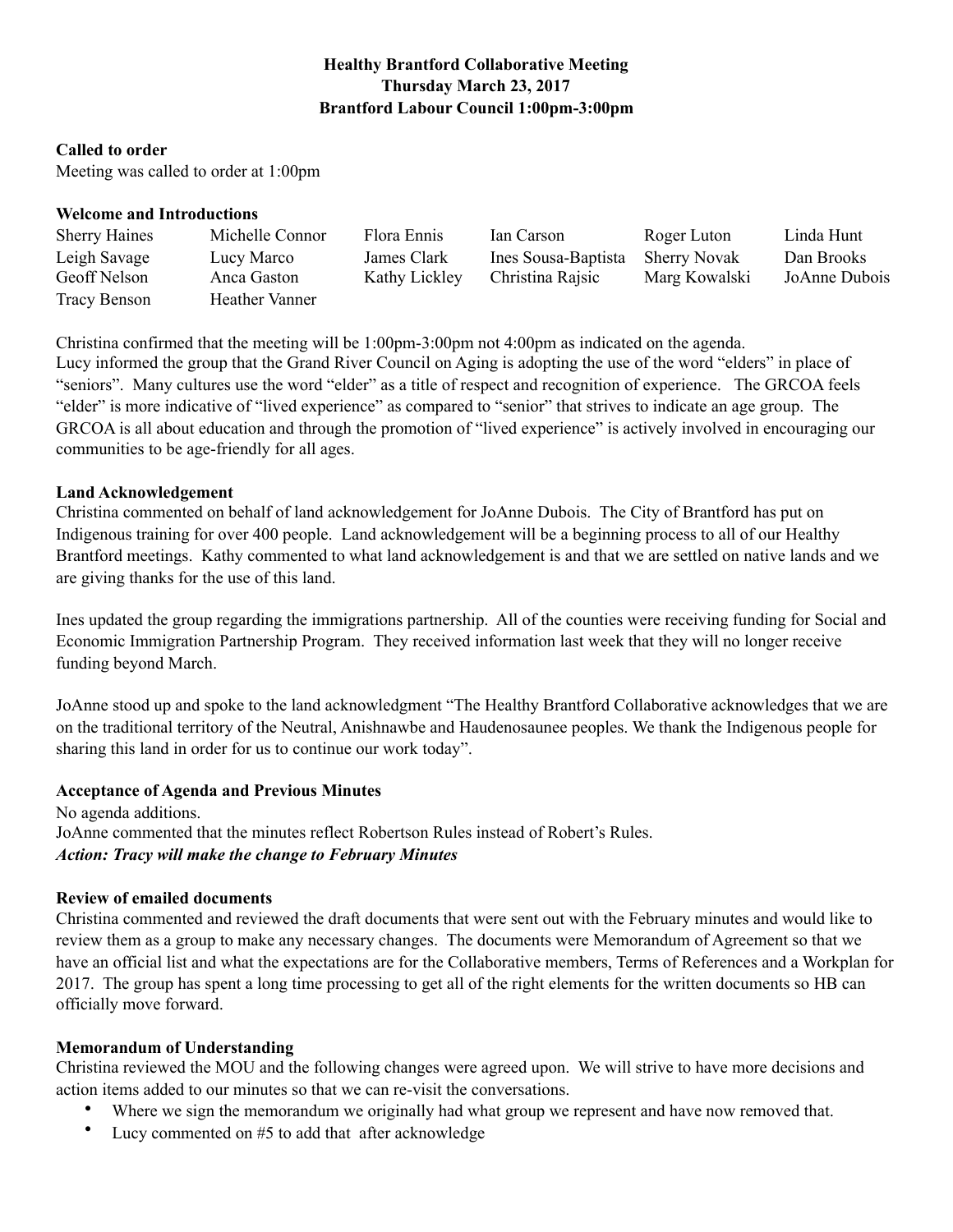- Change wording to 5<sup>th</sup> bullet from the bottom Establishing and evaluation framework and contributing to data collection.
- Remove the last point *Action: Tracy will make all of the above changes to the document*

### **Terms of Reference**

Mission Statement

• The group agreed on the mission statement.

## Goal

The group agreed to add the words and implement after develop.

## **Objectives**

The group agreed to add the words and support to bullet #3 after the word mobilize

## Membership

- Add the word "our community" after residents.
- The group was concerned that we don't have direct representation from Brant County, however in some ways Michelle is supporting Brant County. The group spoke about the term and said we are called Healthy Brantford. The group agreed that we want to learn from what the model looks like and then take this initiative and expand to Brant County. We need to understand what the issues are in Brant County as they differ from those of Brantford. When we are creating the action teams we can action in Brantford and understand what that looks like for Brantford and then move to Brant County. The group suggested moving onto Brant County in Phase 2.
- There were some questions about keeping Brantford and Brant County inclusive so they don't feel they are separate. Anca stated that a lot of organizations come into Brantford from the County to utilize many programs.

Frequency of Meetings

The group decided to meet a minimum of six times a year. The group can go from there to see if the frequency needs to change.

## Co-chairs

The group would like to see stability with the co-chairs for 1 year, especially if there will only be a minimum of six meetings a year. If there is a change in co-chairs, the group suggested having it staggered so that one of the co-chairs is current.

## Recorder

• Currently the Brant County Health Unit is offering the recorder for all of the Healthy Brantford Minutes. If you have another candidate that you would like to be the recorder please bring your suggestions forward. *Action: The group agreed to have Tracy Benson record the Healthy Brantford minutes.* 

## Governance:

# **Community Leadership Team**

• There was discussion about where we sit in relation to the City and their planning tables. Michelle advised that the Community Leadership Team will likely be a time-limited Task Force of City Council, hopefully formulated in the next few months. A report will go to council and then the taskforce can be chosen. JoAnne clarified that the City will be developing the Healthy Brantford Taskforce? Michelle advised within the structure of the City, the community leadership team would be designated as a Task Force and Task Forces are a function of the Mayor/Council. The purpose will be to keep with original plan and the Community Leadership table would provide oversite and would report back and forth, but she is not exactly sure what this will look like. Healthy Brantford Collaborative is a piece of Healthy Brantford. For e.g. if there were to be a discussion about a new Physician in Brantford this is the group that would oversee this. Michelle clarified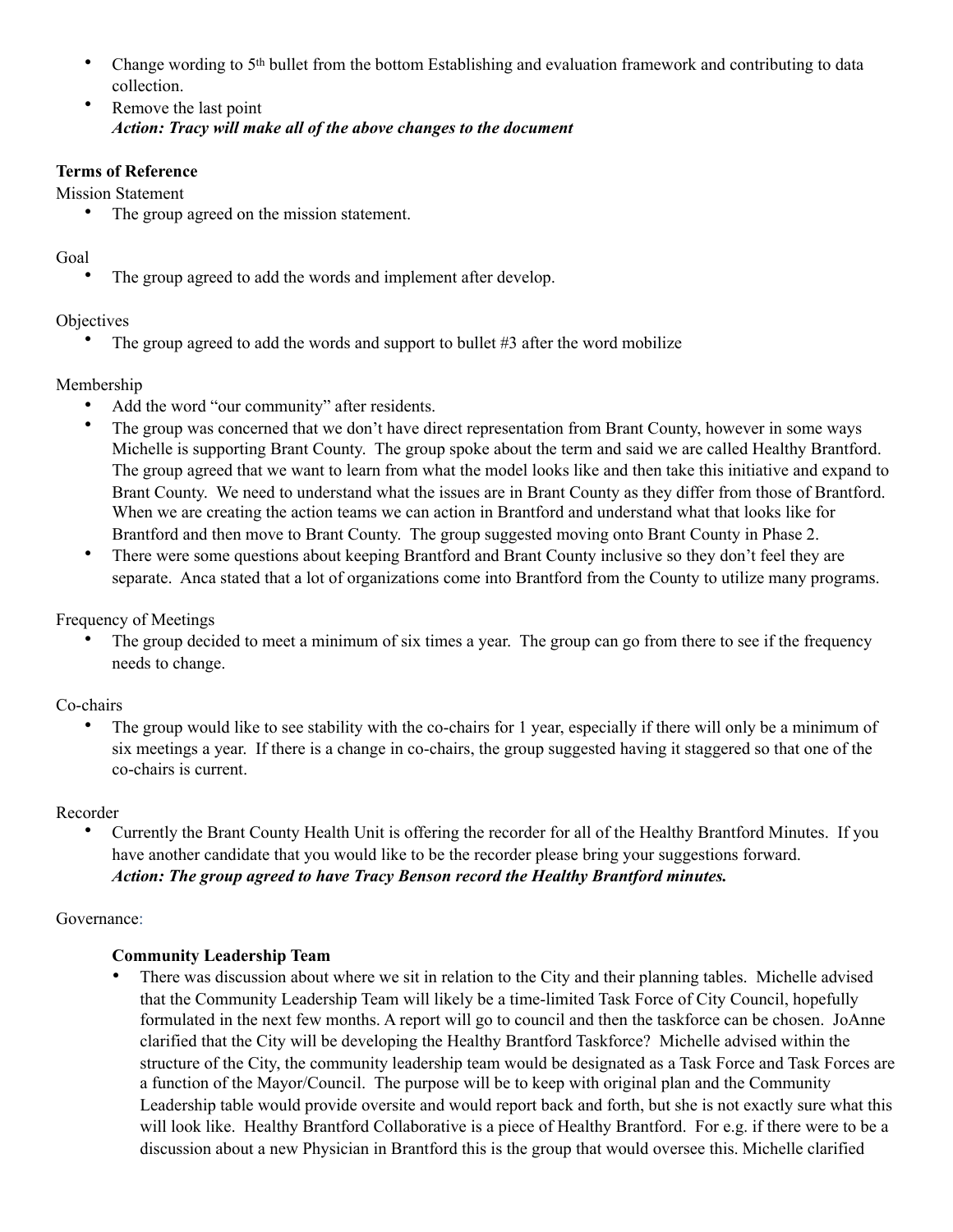that, from the City point of view, Healthy Brantford includes many initiatives that support community health and well-being.

- For example, the Community Leadership Task Force would be a resource. This is going to be a social driver in our community. They are going to look at the entire community and all aspects of it. For example, they may ask how Age friendly can fit into Healthy Brantford. There are other initiatives that the City has going on and fit under the umbrella of Healthy Brantford. Kathy read the roles defined for our Community Leadership Team in our Governance Model:
	- o Consist of community leaders with broad understanding of community needs, in positions to make decisions; and commit resources
	- o Inclusive of all Sectors
	- $\circ$  Role is to provide strategic direction and ongoing focus to achieve community targets
	- $\circ$  Ambassadors for initiatives, sharing consistent key messages, ability to direct resources
- Re: Process It was proposed that once the taskforce is approved by the City, the Community Leadership candidates can apply to be a member. Michelle clarified that the Task Force members are appointed by Council. They can appoint who they want or have people apply but we won't know how it will look as of yet. Ines asked if Healthy Brantford Collaborative is able to make suggestions but it seems we already do this. We might continue to function like this until there is further clarification of lines of communication and accountability.

### **Healthy Brantford Collaborative vs Health Equity Coalition**

- The group discussed the impact on branding that this development raises. Do we need another name to distinguish who we are and as we move forward will this cause confusion in the community. The group spoke about keeping our message clear with respect to Health Equity. Ian commented that we don't want it to go back and forth with the City. Lucy commented that we should be the Health Equity Coalition that fits into Healthy Brantford. The term "equity" may be too strong for our audience. We have to figure this out.
- Marg asked about direction: Will we be directing the taskforce or them directing us. Direction should come from all the apples. There is potential that this could be a challenge if we are part of the Healthy Brantford Task Force. This is not necessarily a bad thing. There is a difference between suggesting and deciding. The City is funding this initiative and there are 15 months left.
- Christina's understanding is that we went to Brantford City Council and received funding for the Connector to help bring us together. The question of a leadership committee came after. It was in the Healthy Brantford report to council and subsequently, there were decisions to incorporate this into our governance model. That is where we are right now. There is still time for the Community Leadership Taskforce to work with us over the next 15 months, and a lot of opportunity to make it grow. This will give this group time to speak to community leaders about what we are doing.
- We will remove governance from the Terms of Reference at this point. We still have the work to which we are committed. The taskforce has not even happened as of yet. We will continue to use the Healthy Brantford structure and framework and will move with the flow of those documents.
- The group decided to have the Connector Role on the Terms of Reference
- The group agreed on all of the changes to the Terms of Reference.

 *Action: Tracy will remove the governance piece from the Terms of Reference. Action: Tracy will add the role of the Connector to the Terms of Reference* 

#### **Guiding Principles**

As per our discussion please see the attached Guiding Principles that were created by the community leadership in partnerships. These will be used as a resource in our collaboration.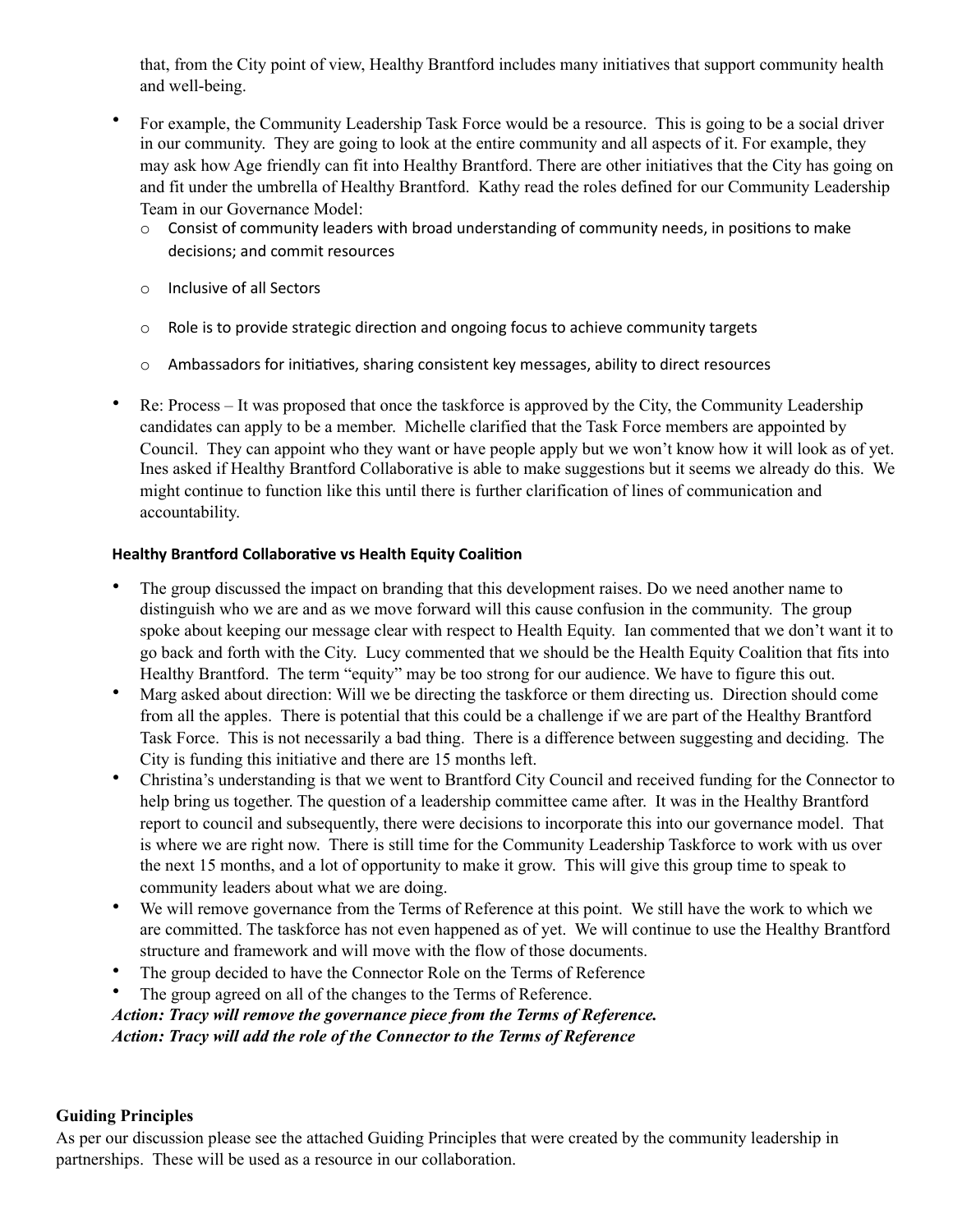### *Action: Tracy will change the context of the wording under Guiding Principles for Meetings Action: JoAnne will send the guiding principles document to Tracy to send out with the Minutes*

### **Decision Making**

There was discussion on decision making and the census was that day to day stuff be approved by the co-chairs and that the group will trust their judgement so that there isn't a lot of email back and forth. *Action: All day to day decisions can be decided by the co-chairs.* 

### **Communication**

- The communication piece is usually done by the chair or co-chairs.
- Spelling error, change Health to Healthy.
- Add BCHU after Veronica Magee's name

### *Action: The group agreed that all communication will go through the co-chairs to protect Healthy Brantford Collaborative.*

### **Review**

The group agreed that the Terms of Reference will be reviewed annually.

### **Workplan**

Kathy reviewed the workplan that she created with the group. Kathy respected the documents the group has used in the past and has organized the framework which is high level. The action teams will do their own workplan. This is for the purpose of our Collaborative and to get us started.

### *Action: The group agreed on the workplan and commented that it is a job well done.*

### **Community engagement**

As a group we need to set dates for the different priority limb forums. This is an activity. Those activities can be spoken to at the Celebration Breakfast. There needs to be more detailed work plans i.e. *task plans* for Communications, Community Engagement/Collaborative and Collective Impact/Evaluation. Work Plans with task details will be needed for each action team as well, as this creates consistency. We have had changes with funding and people; consequently we need really good consistency and messaging in order for all to understand the initiative and the complexity of it. This work plan has a year time line and will look different in 2018.

Linda commented that submitting a Collective Impact Proposal to the Trillium Foundation in June is too soon. There are too many steps to get done to prepare a good collective impact proposal so Kathy will change it to Fall 2017. This grant proposal will be succession plan that addresses the end of the 18 month sunset on funding from the City. We have expertise as people around the table have written collective impact grants. The group suggested we have an official membership list. The MOU will be sent out to the group and once it is sent back, Tracy can create the membership list. *Action: Kathy will change the Trillium Date for Collective impact from June to Fall 2017.* 

## *Action: Tracy will send the final version of the MOU included with the minutes so that everyone can fill out and email/ fax it back to Tracy.*

#### **Review of Communication Plan**

The group reviewed the communication plan together. The document does have the BCHU logo on it as this was a general document to use. This document is a useful tool for the Collaborative. The group decided to have both names of the co-chairs on the front page. We will have to adjust this for external purposed.

The group discussed a local area to house all of the Healthy Brantford documents. Dan suggested that we use Google docs for sharing as it is a free app. Once Tracy has received all of the memorandums back from the group we can make an official membership list, create a link and send out to the group.

There was suggestion to review the documents and send to the communication sub group that consists of Lucy, Peter, Lori Bruner and Kathy Lickley. James Clark offered to be a part of the Communications Sub Group. We will need to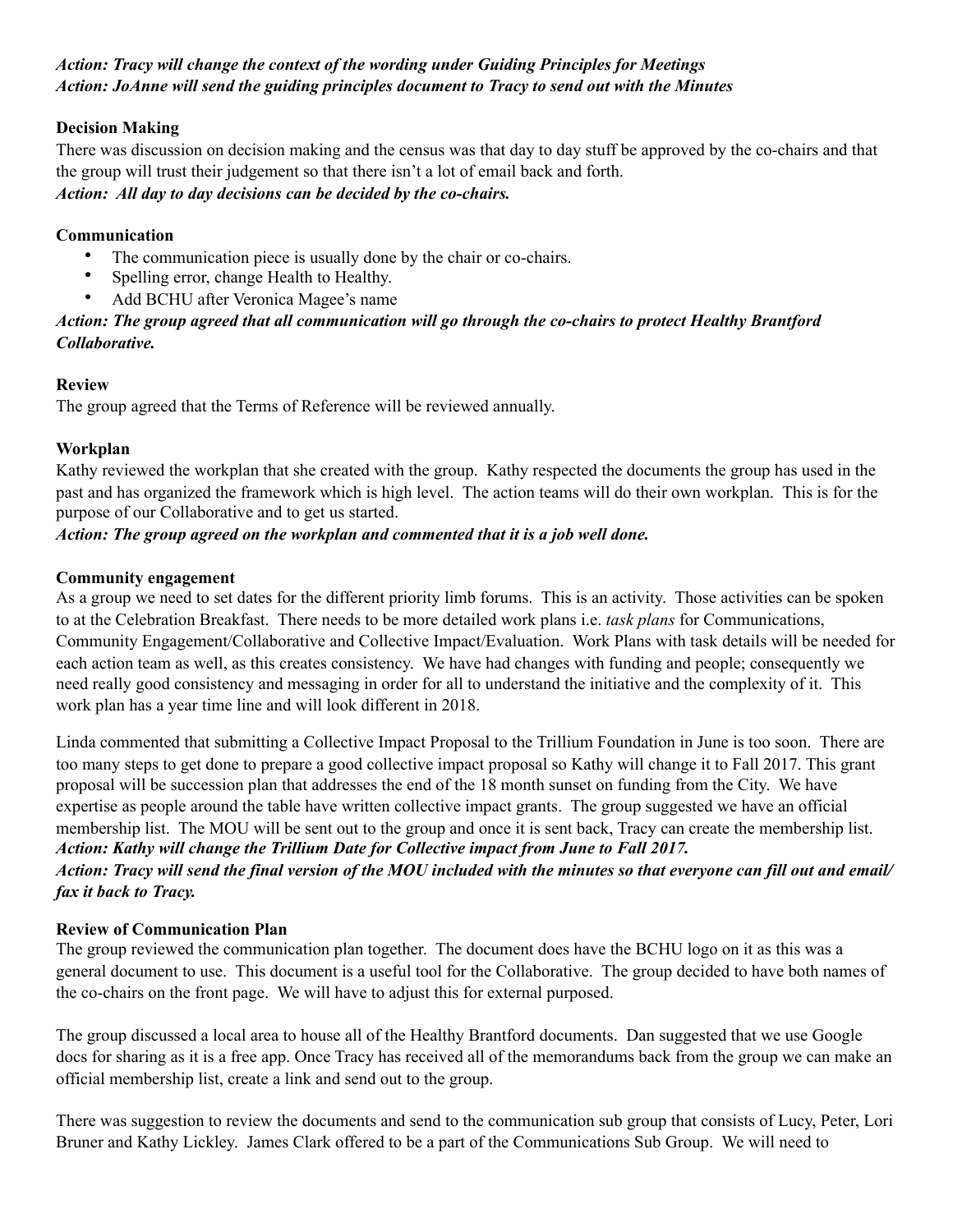communicate to the community our key messages. We need to have concrete communication to move forward the objectives. Once we have a template for the forums we can edit and duplicate for each limb/branch. *Action: Dan will create Google docs and send to Tracy and Tracy will send link to the group. Action: Tracy will add the co-chairs names to the top of the communication plan. Action: Tracy will change spelling Health to Healthy on the communication plan. Action: Tracy will add BCHU beside Veronica MaGee's name on the communication plan. Action: Tracy will add James to the communication sub group meeting invite. Action: The group agreed that the communication plan is great and a job well done.* 

#### **Forum Planning**

- Michelle will check with the Sanderson Centre to see if they have availability for the Breakfast Tuesday April 25<sup>th</sup> or 27th. The Breakfast celebration will be for anyone pertaining to the any of the limbs of the tree. At the Breakfast people will self-select which priority forum they would like to be a part of. The Breakfast will be for people to get engaged in Healthy Brantford. The Forum on May 2nd will be for food and of course anyone that wishes to attend. The main focus will be anyone who pertains to food security, food insecurity, food literacy, food systems and land use. We need a commitment from members of this collaborative to help with the process.
- The plan is to have breakfast, have the Mayor will do greetings, have a speaker, give a report to those in attendance, have people sign up for the priority forum(s) they want to attend. We will have Jennifer Kirkham facilitate the Food Forum. We are looking for an inspirational speaker about how to work well together and to recognize the inter-section of the SDOH. It was suggested to consider having the Medical Officer of Health speak at the breakfast. Dan brought up the question on how to engage newcomers and get them to attend a forum. He noted that he can speak from his own perspective but not from the Healthy Brantford Collaborative. Kathy will do training and preparation for those who would like to attend.
- The new Connector is scheduled to start on Monday April 3<sup>rd</sup>. There was a question as to who would be at each of the 5 different tables at the breakfast. We want to have a cross sectorial within the people attending. Food was chosen as it is so important and basic and relates to all of the other limbs. The stats indicate the need in our community and comparing to provincial levels. Anca reviewed some statistics on the issue with food and why this will be our first forum.
- The dates for the Forums will be May  $2^{nd}$  at Doug Snooks. The four other forums will be June  $22^{nd}$ , September 21st, November 23rd and January 18, 2018 at TB Costain.
- Brant County Health Unit will provide statistics to show how this is impacting our community, and will be provided to reflect each forum.

*Action: Anca will provide stats for each of the forums. Action: Christina can check to see if Dr. Lock is free to speak at the Breakfast Action: Marg would like to be a part of the Breakfast sub group. Action: Brant County Health Unit will organize the food for the Breakfast. Action: Michelle will follow up with the two dates for the Breakfast dates (April 25th & 27th). Action: Tracy will send invite to entire list from the previous forum for the breakfast. Action: Kathy will provide training to anyone who wants to host a priority table and speak to HB.* 

Sherry asked if we use the Chamber of Commerce calendar. Christina asked if Sherry could check it for us. *Action Sherry will check the Chamber website.* 

**Evaluation**  Deferred

**Next Meeting**  Thursday May 11, 2017 1:00pm-3:00pm Brantford Labour Council

Lucy announced that Grand River Council on Aging is having a fundraiser on April 30, 2017 from 2pm-4pm.